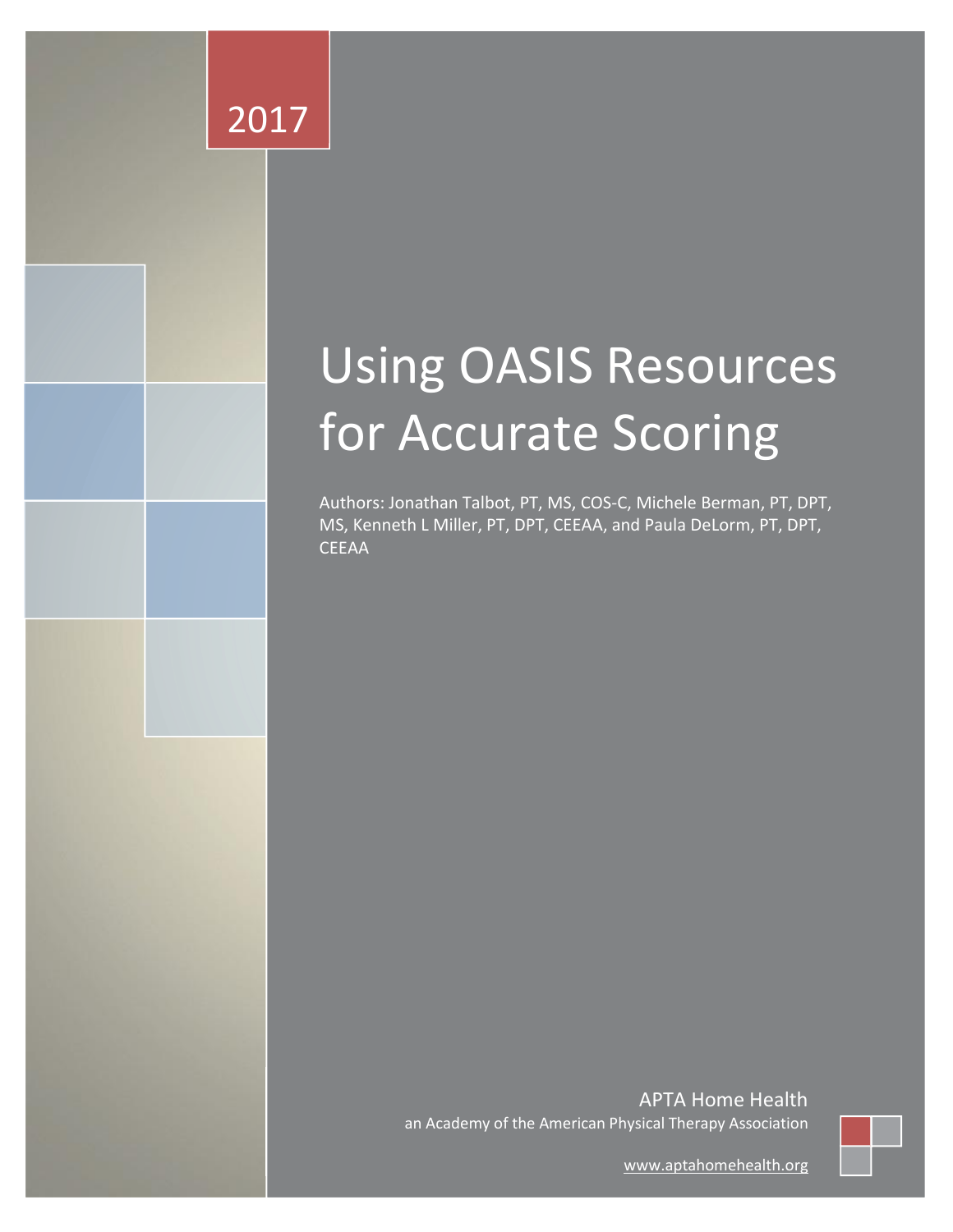The Centers for Medicare & Medicaid Services (CMS) implemented the use of star ratings in 2015 to assist consumers with identifying quality care in terms of both outcomes and patient satisfaction. These star ratings are intended to influence consumer choice, decisions by providers about the agencies they refer patients to, and third party insurance reimbursement rates.<sup>1, 2</sup> With this in mind, physical therapists must understand their role in collecting accurate data. The focus of this document is to improve OASIS accuracy with five of the current star rating outcome measures (2017). These outcome measures are found in the following table:

| <b>Outcome Measures</b>                               |  |  |
|-------------------------------------------------------|--|--|
| (M1242) Improvement in Pain Interfering with Activity |  |  |
| (M1400) Improvement in Shortness of Breath            |  |  |
| (M1830) Improvement in Bathing                        |  |  |
| (M1850) Improvement in Bed Transferring               |  |  |
| (M1860) Improvement in Ambulation                     |  |  |

For accurate data collection using the OASIS instrument, it is essential for physical therapists to be aware of and use some key OASIS guidance resources that are freely available via CMS. These resources include the OASIS Item Guidance Manual (including Conventions) and OASIS Q&As, which may be accessed using the links located below.<sup>3,4,5,6</sup>

Accuracy is best maintained by regularly referencing and applying instructions from available resources at the time of the assessment. The case scenarios on the following pages exemplify proper use of OASIS resources.

The Centers for Medicare and Medicaid Services has initiated integration of data set measures across practice settings due to legislation enacted from the IMPACT Act. $6\frac{7}{7}$  One specific measure briefly discussed here is the GG0170C Mobility Question which originates from the Minimum Data Set (MDS) used in nursing homes and skilled nursing facilities.<sup>8</sup> The GG0170C item most closely relates to the M1850 OASIS item and contains a discharge goal response. This question may be confusing to many clinicians as the response asks for current status and a discharge goal. Additionally, the scoring scales on OASIS and MDS are in reverse order. For example, on the OASIS a score of  $-0$  – is the "best" score (independent), whereby  $a - 3 - i s$  considered the "worst" score (lowest functional ability). For MDS the scale works in reverse, where a lower numbered response (1) represents the least independent choice and a higher number  $-6$  – is considered most functional. Although the GG item is not part of the STAR rating system in Home Health, the item is used for risk adjustment purposes regarding the risk of developing pressure ulcerations. Additionally, this item is not captured at discharge, but at start of care and resumption of care visits.

### **Case Scenario**

*Mrs. Smith is an 88-year-old female living in a multilevel home, referred for home physical therapy due to new onset of back pain limiting her ability to climb stairs. She uses a cane outside of the home for safety and to control her back pain. She ambulates safely indoors without an assistive device, but*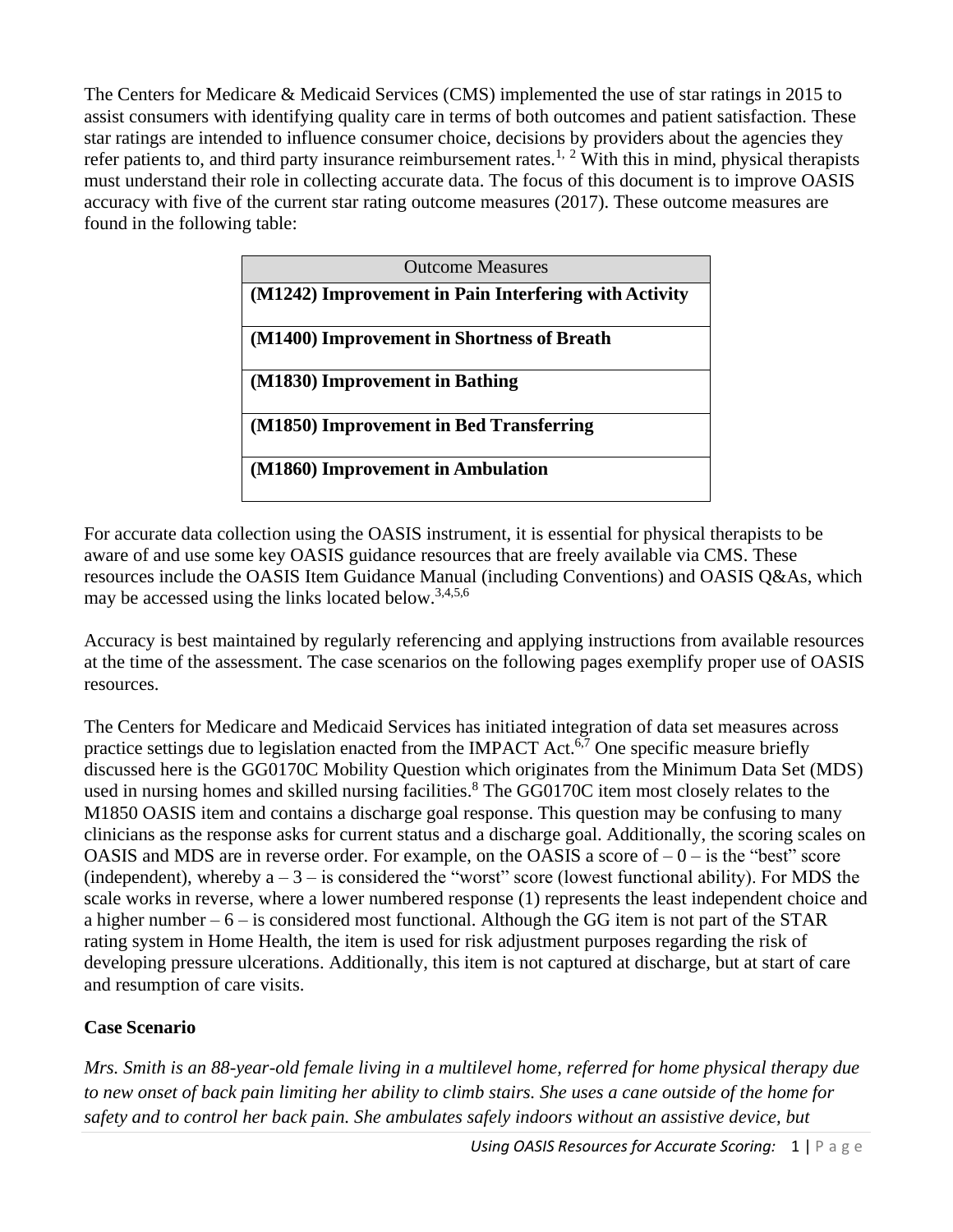*outdoors, demonstrates an antalgic gait pattern with ambulation and stair climbing activities. Mrs. Smith states that she limits her walking activity due to pain. Mrs. Smith reports that her pain occurs less often when using cane for ambulation activities. Additionally, Mrs. Smith reports that she is unable to sleep through the night, waking up once or twice a night due to her pain.*

#### **OASIS Item:**

| (M1242) Frequency of Pain Interfering with patient's activity or movement: |                                                                                           |  |
|----------------------------------------------------------------------------|-------------------------------------------------------------------------------------------|--|
| Enter Code                                                                 | Patient has no pain<br>Patient has pain that does not interfere with activity or movement |  |
|                                                                            | Less often than daily<br>Daily, but not constantly<br>All of the time                     |  |

#### **Item Intent**:

Identifies *frequency* with which pain *interferes* with patient activities with treatments if prescribed.

*TIP: Consider how frequently pain interferes with sleeping, recreational activities, and watching television (not just ADLs) when responding. The intensity of the pain is not the primary focus.*

#### **Application of OASIS Guidance:**

OASIS Q&A--Q71. M1242<sup>3</sup> explains that you should determine whether the use of an assistive device, such as a cane, has provided adequate pain control and fully alleviated the pain with activity. If in this case the use of a cane did not alleviate the pain, and pain continues to limit walking distance or causes the patient to modify her gait, then the activity would be considered "interfered with by pain." Response 4 ("All of the time") is appropriate if the pain wakes the patient frequently at night, according to Q73.3 M1242.

The most appropriate response for this case scenario is **Response 3** as patient has pain interfering with ambulation and sleeping activities on a daily basis. Response  $4 - 1$ l the time – is incorrect as Mrs. Smith is able to find some relief with use of the cane for ambulation activities and the pain does not wake up Mrs. Smith frequently.

#### **Case Scenario**

*Mrs. Jones was recently discharged from the hospital after an exacerbation of COPD and pneumonia. Mrs. Jones uses her supplemental oxygen intermittently in the evening after dinner following her physician's orders. The physical therapist asks Mrs. Jones to demonstrate donning and doffing her sweater and notices that she becomes significantly short of breath after just inserting her arm in one sleeve of her sweater. Oxygen was not in use during this activity.*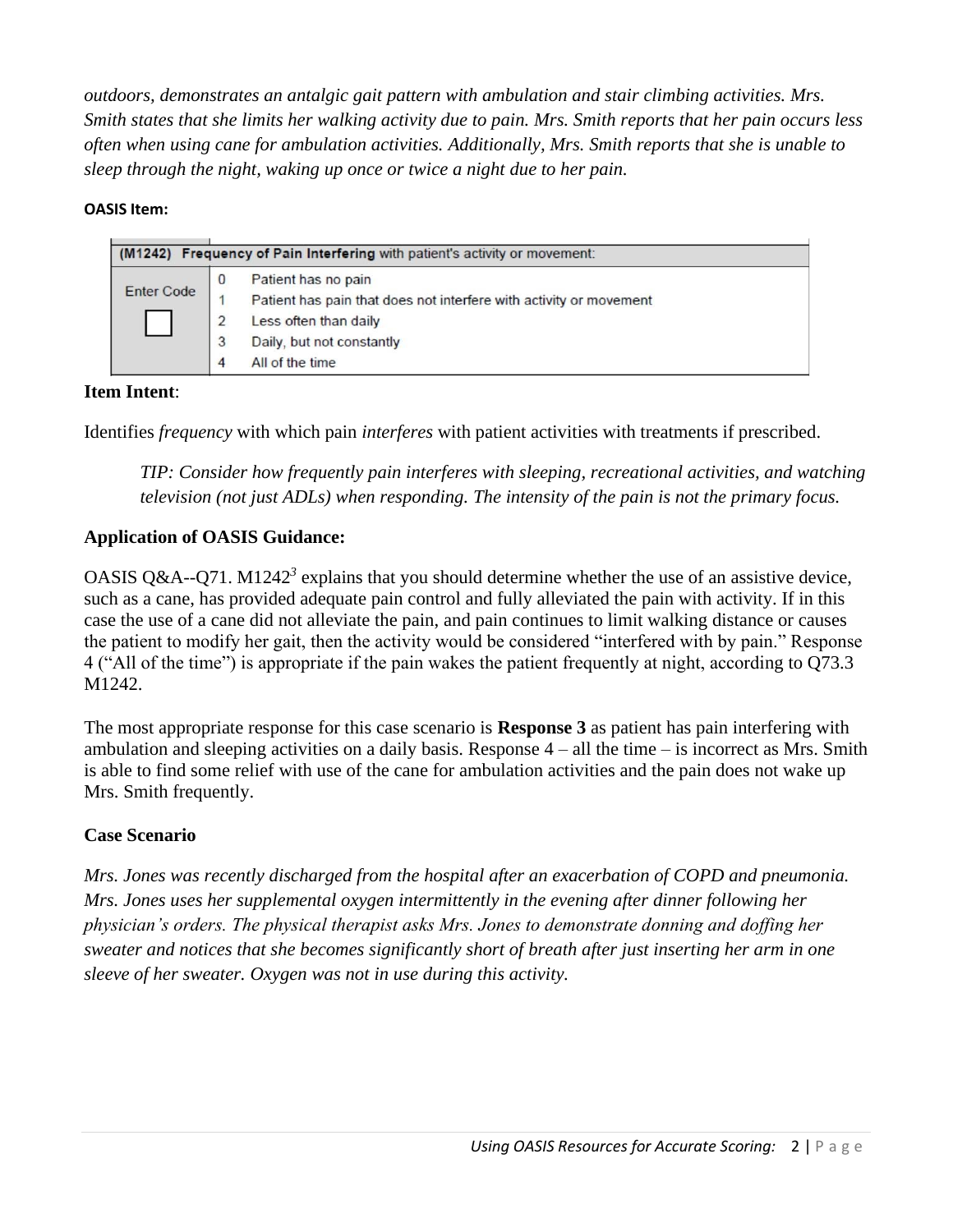#### **OASIS Item:**

| When is the patient dyspneic or noticeably Short of Breath?<br>(M1400) |                                                                                                                       |  |  |
|------------------------------------------------------------------------|-----------------------------------------------------------------------------------------------------------------------|--|--|
| <b>Enter Code</b>                                                      | Patient is not short of breath<br>$\bf{0}$                                                                            |  |  |
|                                                                        | When walking more than 20 feet, climbing stairs                                                                       |  |  |
|                                                                        | With moderate exertion (for example, while dressing, using commode or bedpan, walking<br>distances less than 20 feet) |  |  |
|                                                                        | With minimal exertion (for example, while eating, talking, or performing other ADLs) or<br>3<br>with agitation        |  |  |
|                                                                        | At rest (during day or night)<br>4                                                                                    |  |  |

#### **Item Intent:**

Identifies the level of exertion/activity that results in a patient's dyspnea or shortness of breath.

*TIP: If the patient uses oxygen intermittently, enter the response based upon the patient's shortness of breath without the use of oxygen. Responses are based upon the patient's actual use of oxygen in the home, and not on the physician's oxygen order.*

#### **Application of OASIS Guidance:**

Q113.4. M1400:*<sup>4</sup>* Consider the degree of effort required with the amount of activity performed rather than the actual activity itself. A dressing activity is listed as an example of moderate activity in response 2. The Q&A instructions state that "if the patient becomes short of breath performing this activity just by lifting the arm to insert it in the sleeve of a shirt, then response 3, dyspnea with minimal exertion, would be more appropriate than response 2." Activities other than what are listed in the item may be considered.

The most appropriate response for this case scenario is **Response 3** as Mrs. Jones became significantly short of breath by lifting her arm to place it in the sweater. This activity was assessed appropriately without oxygen as the patient reports not using oxygen during the day.

#### **Case Scenario**

*The therapist assesses Mrs. Smith's ability to bathe using an interview and observation approach. Mrs. Smith reports showering by herself, standing in the tub. The therapist determines that she is unsafe through observing Mrs. Smith getting in and out of the tub. Mrs. Smith holds onto movable shower door handle and pins head against tile wall to stabilize herself when stepping in and out of tub. Additionally, Mrs. Smith was unable to reach below her waist to touch her thighs simulating the bathing activity. She lives alone and is not receiving assistance. The therapist determines that Mrs. Smith will require human assistance and a shower chair/grab bar in order to be safe. Mrs. Smith does not currently have recommended durable medical equipment. The therapist determines that Mrs. Smith is able to bathe self safely with the support from her walker in front of the sink.*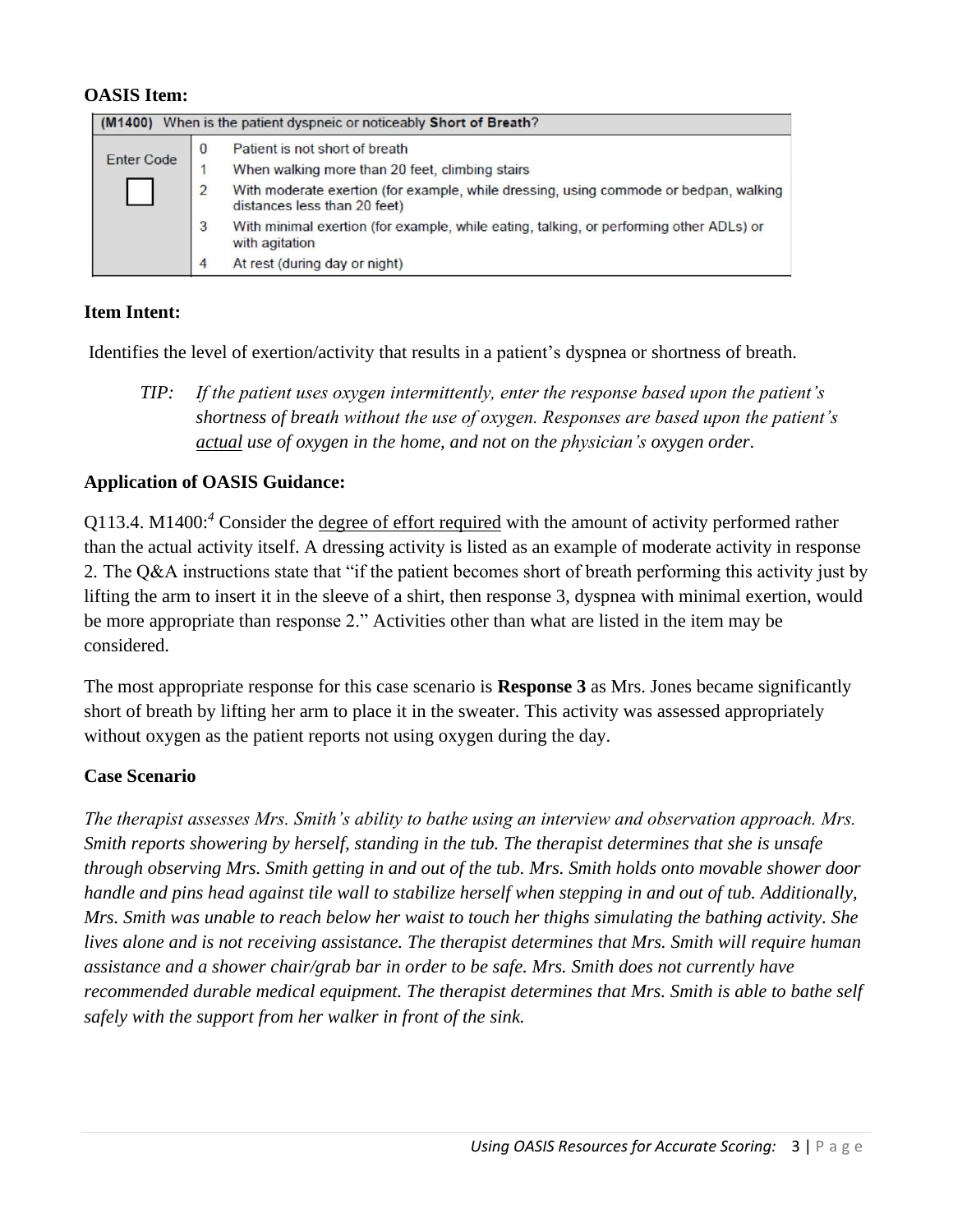#### **OASIS Item**

| Bathing: Current ability to wash entire body safely. Excludes grooming (washing face, washing<br>(M1830)<br>hands, and shampooing hair). |                                                                                                                                                                                              |  |  |  |
|------------------------------------------------------------------------------------------------------------------------------------------|----------------------------------------------------------------------------------------------------------------------------------------------------------------------------------------------|--|--|--|
| <b>Enter Code</b>                                                                                                                        | Able to bathe self in shower or tub independently, including getting in and out of<br>$\Omega$<br>tub/shower.                                                                                |  |  |  |
|                                                                                                                                          | With the use of devices, is able to bathe self in shower or tub independently, including<br>getting in and out of the tub/shower.                                                            |  |  |  |
|                                                                                                                                          | 2<br>Able to bathe in shower or tub with the intermittent assistance of another person:                                                                                                      |  |  |  |
|                                                                                                                                          | for intermittent supervision or encouragement or reminders, OR<br>(a)                                                                                                                        |  |  |  |
|                                                                                                                                          | to get in and out of the shower or tub. OR<br>(b)                                                                                                                                            |  |  |  |
|                                                                                                                                          | for washing difficult to reach areas.<br>(c)                                                                                                                                                 |  |  |  |
|                                                                                                                                          | 3<br>Able to participate in bathing self in shower or tub, but requires presence of another<br>person throughout the bath for assistance or supervision.                                     |  |  |  |
|                                                                                                                                          | 4<br>Unable to use the shower or tub, but able to bathe self independently with or without the<br>use of devices at the sink, in chair, or on commode.                                       |  |  |  |
|                                                                                                                                          | 5<br>Unable to use the shower or tub, but able to participate in bathing self in bed, at the sink,<br>in bedside chair, or on commode, with the assistance or supervision of another person. |  |  |  |
|                                                                                                                                          | 6<br>Unable to participate effectively in bathing and is bathed totally by another person.                                                                                                   |  |  |  |

#### **Item Intent:**

Identifies the patient's ability to bathe entire body and the assistance that may be required to safely bathe, including transferring in/out of the tub/shower. Identifies ability, not actual performance or willingness**.**

*TIP: The patient's status should not be based upon an assumption of the patient's ability to perform a task with equipment she does not currently have. Environmental barriers, for example, stairs, narrow doorways, and location of tub/shower, are included in the response.*

#### **Application of OASIS Guidance:**

The therapist should assess the patient's *ability* to wash the entire body. Consider device availability and the need for human assistance to safely complete the task.<sup>4</sup> Although Mrs. Smith admitted to bathing alone, she should not be considered independent, as she was performing the task *unsafely*. Ability is based on the judgment of the therapist taking into consideration cognitive function, physical function, ROM, strength, balance, coordination and other factors regarding safely carrying out the bathing activity. Mark the patient's ability based on the performance at the time of the assessment.

The most appropriate response for this case scenario is **Response 4** as Mrs. Smith needs a shower chair in order to safely shower. At the time of the assessment, Mrs. Smith is considered safe (independent) sponge bathing herself at the sink rather than getting in/out of the tub. Had the therapist determined that Mrs. Smith did not need a shower chair/grab bar to be safe in the shower, then choice 2 or 3 would apply. The most appropriate response would depend on the amount of human assistance required. If intermittent assistance was required a 2 response would have been appropriate and a 3 response would be appropriate if continuous assistance was required.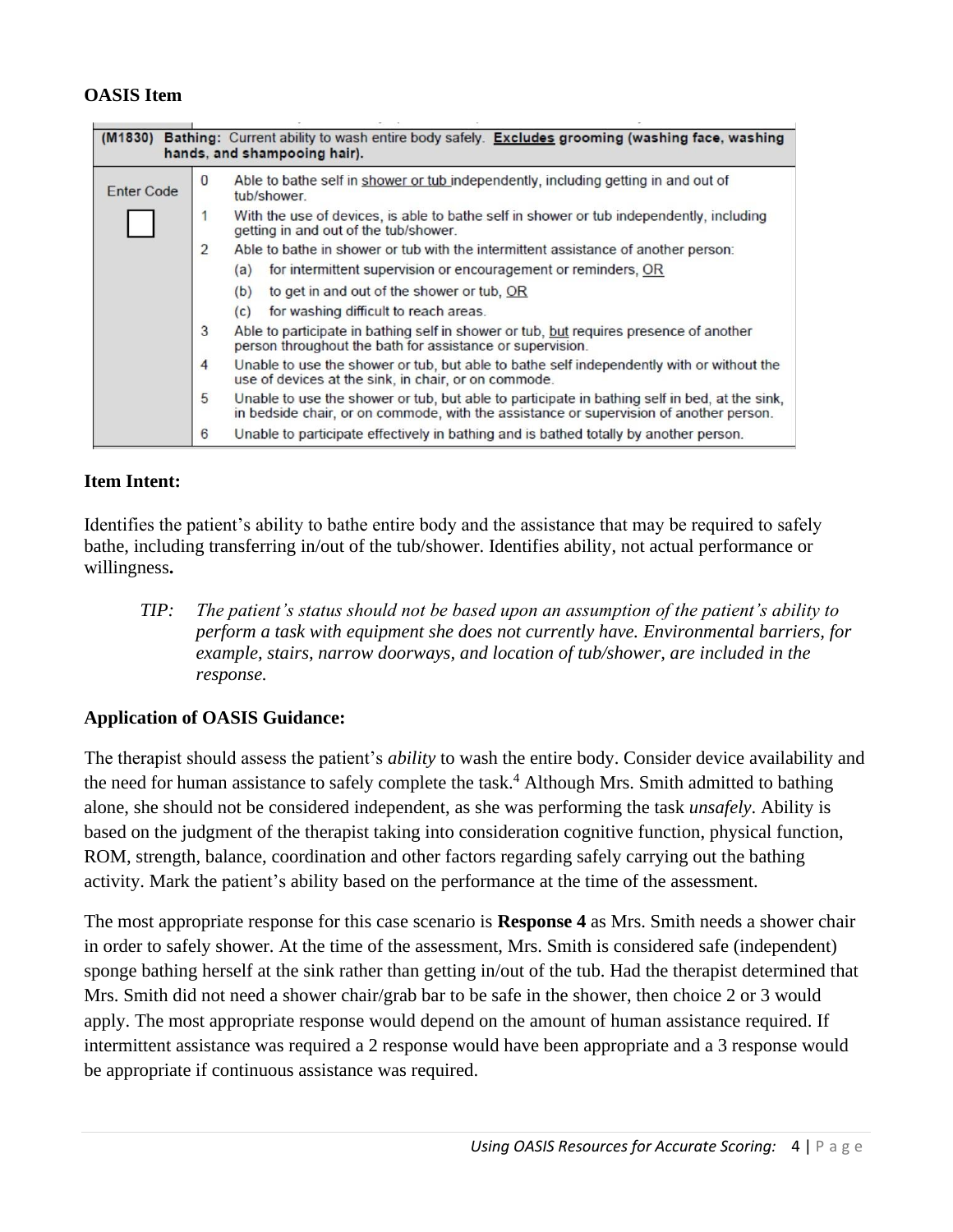#### **Case Scenario**

*Mrs. Smith sleeps in a bed low-to-the-floor in her bedroom and predominantly sits in her favorite lowto-the-floor recliner chair with half armrests in her living room. With her recent exacerbation of back pain, she reports increasing difficulty getting up out of bed and from this chair. The therapist noted through observation, that Mrs. Smith uses the cane unsafely by applying too much pressure through the cane rather than push up from the surface she is leaving. The therapist stops Mrs. Smith from attempting to get up after several failed attempts and provides verbal cueing for proper hand placement, (this is considered minimal human assistance by OASIS guidance) to stand after several failed attempts.*

#### **OASIS Item:**

| Transferring: Current ability to move safely from bed to chair, or ability to turn and position self in<br>(M1850)<br>bed if patient is bedfast. |                                                                                                           |  |
|--------------------------------------------------------------------------------------------------------------------------------------------------|-----------------------------------------------------------------------------------------------------------|--|
|                                                                                                                                                  | Able to independently transfer.<br>$\bf{0}$                                                               |  |
| <b>Enter Code</b>                                                                                                                                | Able to transfer with minimal human assistance or with use of an assistive device.                        |  |
| Able to bear weight and pivot during the transfer process but unable to transfer self.<br>2                                                      |                                                                                                           |  |
|                                                                                                                                                  | Unable to transfer self and is unable to bear weight or pivot when transferred by another<br>3<br>person. |  |
|                                                                                                                                                  | Bedfast, unable to transfer but is able to turn and position self in bed.<br>4                            |  |
|                                                                                                                                                  | Bedfast, unable to transfer and is unable to turn and position self.<br>5                                 |  |

#### **Item intent:**

Identifies the patient's ability to safely transfer from bed to chair (and chair to bed), or position self in bed if bedfast. The intent of the item is to identify the patient's ABILITY, not necessarily the actual performance.

- *TIP: For this item, a "transfer" is defined as the ability to move between the bed and the nearest sitting surface. In the home setting, the nearest sitting surface is frequently several feet away from the bed, possibly in another room. When ambulation is required, the assistance required for safe ambulation, and the need for an assistive device, must be considered for an accurate response.*
- *TIP: The term "minimal human assistance" is defined to include as little as verbal cues or supervision, and on the OASIS is not intended to suggest that physical assistance is required.*

#### **Application of OASIS Guidance:**

Deciding between response 1 and response 2 is often troubling for therapists. Mrs. Smith's *ability* to transfer *safely with response 1 would* indicate that she would be safe with *either* the use of an assistive device or minimal human assistance. However, Mrs. Smith required *both* conditions to be safe, so the most accurate response would be response 2- "able to bear weight and pivot during the transfer process but unable to transfer self". OASIS questions and answers report that "Safety is integral to ability" and since Mrs. Smith cannot transfer safely with just minimal human assistance or with just an assistive device, she cannot be considered functioning at the level of response 1. 4, <sup>5</sup>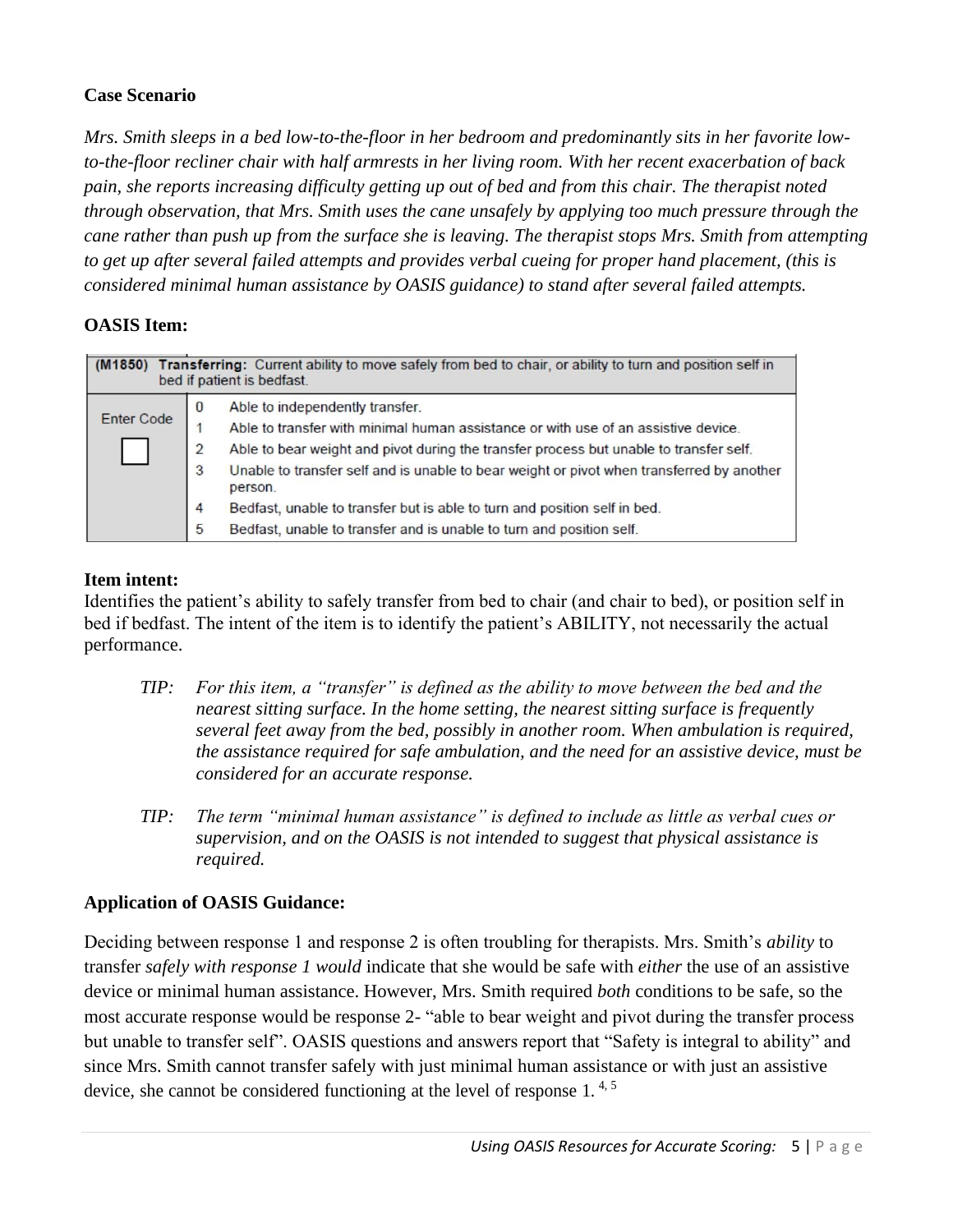The most appropriate response for this case scenario is **Response 2** because Mrs. Smith required both human assistance and a device to complete the activity safely.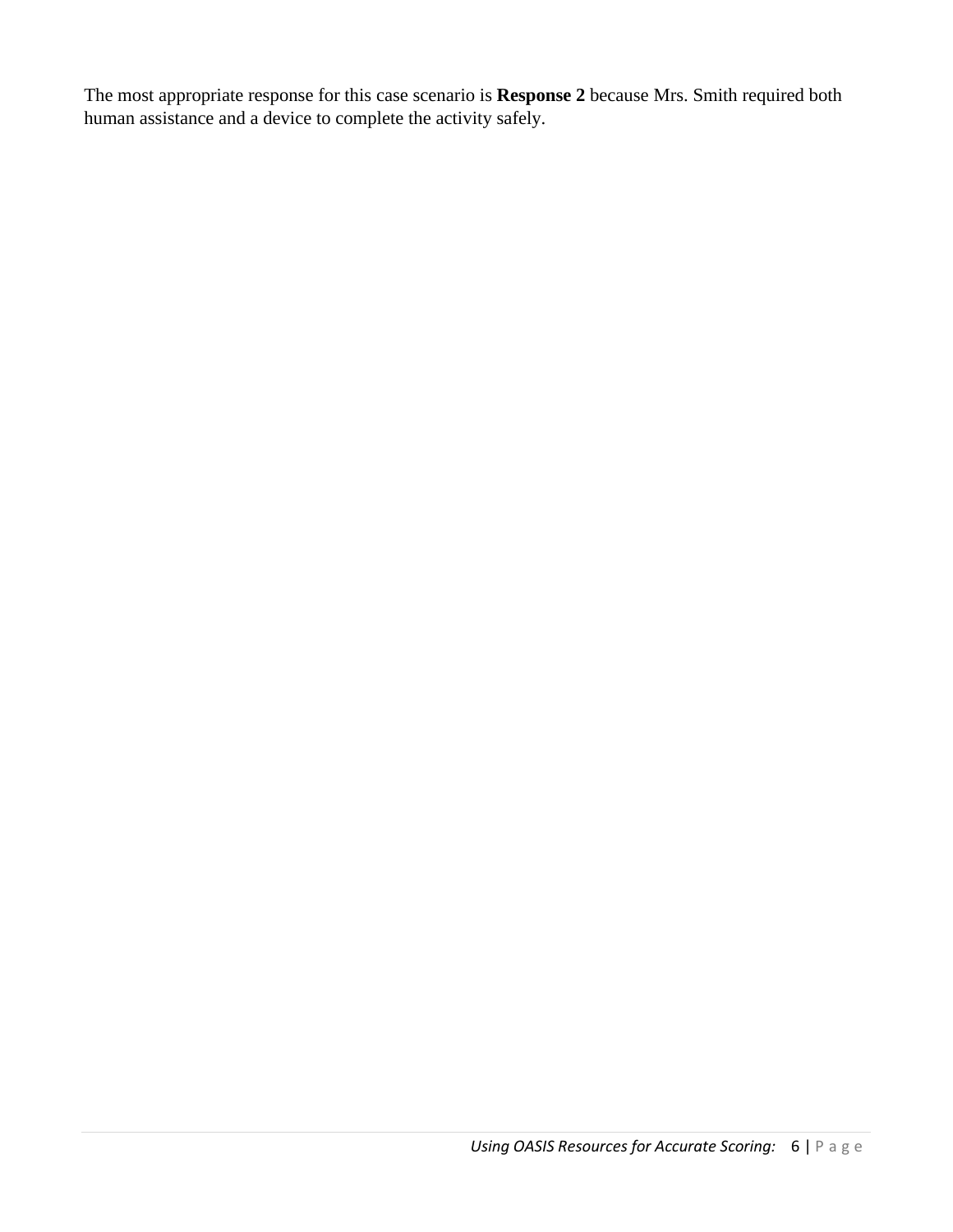#### **Case Scenario**

*Mrs. Jones begins to make her way around her home with her cane. The physical therapist notes through observation that she is often reaching out for furniture and or the wall to restore balance. The therapist determines that this is unsafe as she is reaching outside of her base of support, increasing her risk of falling. As Mrs. Jones ascends the stairs, the therapist notes that she unsafely places her cane on the step and half way up she places her hand on the step and begins to "crawl".*

#### **OASIS Item:**

| (M1860) Ambulation/Locomotion: Current ability to walk safely, once in a standing position, or use a<br>wheelchair, once in a seated position, on a variety of surfaces. |   |                                                                                                                                                                                                               |  |
|--------------------------------------------------------------------------------------------------------------------------------------------------------------------------|---|---------------------------------------------------------------------------------------------------------------------------------------------------------------------------------------------------------------|--|
| <b>Enter Code</b>                                                                                                                                                        | 0 | Able to independently walk on even and uneven surfaces and negotiate stairs with or<br>without railings (specifically: needs no human assistance or assistive device).                                        |  |
|                                                                                                                                                                          |   | With the use of a one-handed device (for example, cane, single crutch, hemi-walker),<br>able to independently walk on even and uneven surfaces and negotiate stairs with or<br>without railings.              |  |
|                                                                                                                                                                          | 2 | Requires use of a two-handed device (for example, walker or crutches) to walk alone on<br>a level surface and/or requires human supervision or assistance to negotiate stairs or<br>steps or uneven surfaces. |  |
|                                                                                                                                                                          | 3 | Able to walk only with the supervision or assistance of another person at all times.                                                                                                                          |  |
|                                                                                                                                                                          | 4 | Chairfast, unable to ambulate but is able to wheel self independently.                                                                                                                                        |  |
|                                                                                                                                                                          | 5 | Chairfast, unable to ambulate and is unable to wheel self.                                                                                                                                                    |  |
|                                                                                                                                                                          | 6 | Bedfast, unable to ambulate or be up in a chair.                                                                                                                                                              |  |

#### **Item intent:**

Identifies the patient's ability and the type of assistance required to safely ambulate or propel self in a wheelchair over a variety of surfaces. The intent of the item is to identify the patient's ABILITY, not necessarily actual performance.

#### **Application of OASIS Guidance:**

When scoring Mrs. Jones, the therapist quickly discounts response 0, as Mrs. Jones could only be response 0 if she did not require any human assistance or assistive devices on even and uneven surfaces and stairs. The therapist next considers response 1 and 2 which implies that Mrs. Jones would be safe with either a cane in response 1 or a two handed device (such as a walker) in response 2 with only intermittent assistance. Neither of these choices accurately described Mrs. Jones. Response 1 is not correct as this means the patient is independent on even and uneven surfaces and stairs with a cane which is clearly not the case with Mrs. Jones. The therapist's impression is that Mrs. Jones may be safe with a walker (two handed device) on level surfaces and require intermittent assistance on other surfaces, but cannot determine this without observing Mrs. Jones perform the activity using a two handed device. Thus, response 2 is inappropriate in this case as Mrs. Jones cannot be assessed with a two handed device she does not have.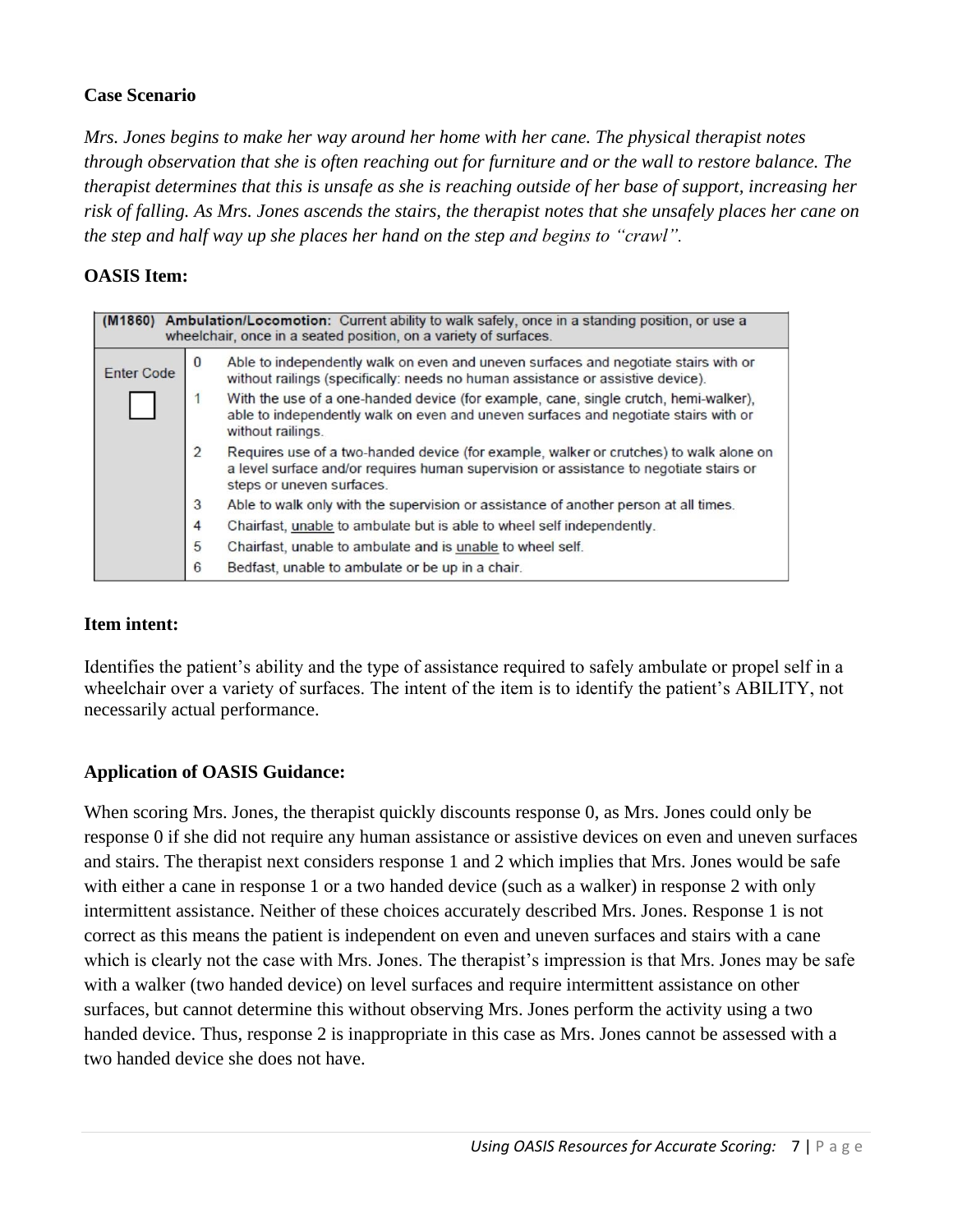The most appropriate response for this case scenario is **Response 3** as Mrs. Jones requires supervision/ assistance at all times for ambulation to be considered safe. The correct answer is -3- even if the patient lives alone and does not have the assistance needed to be safe in place.<sup>3, 5</sup>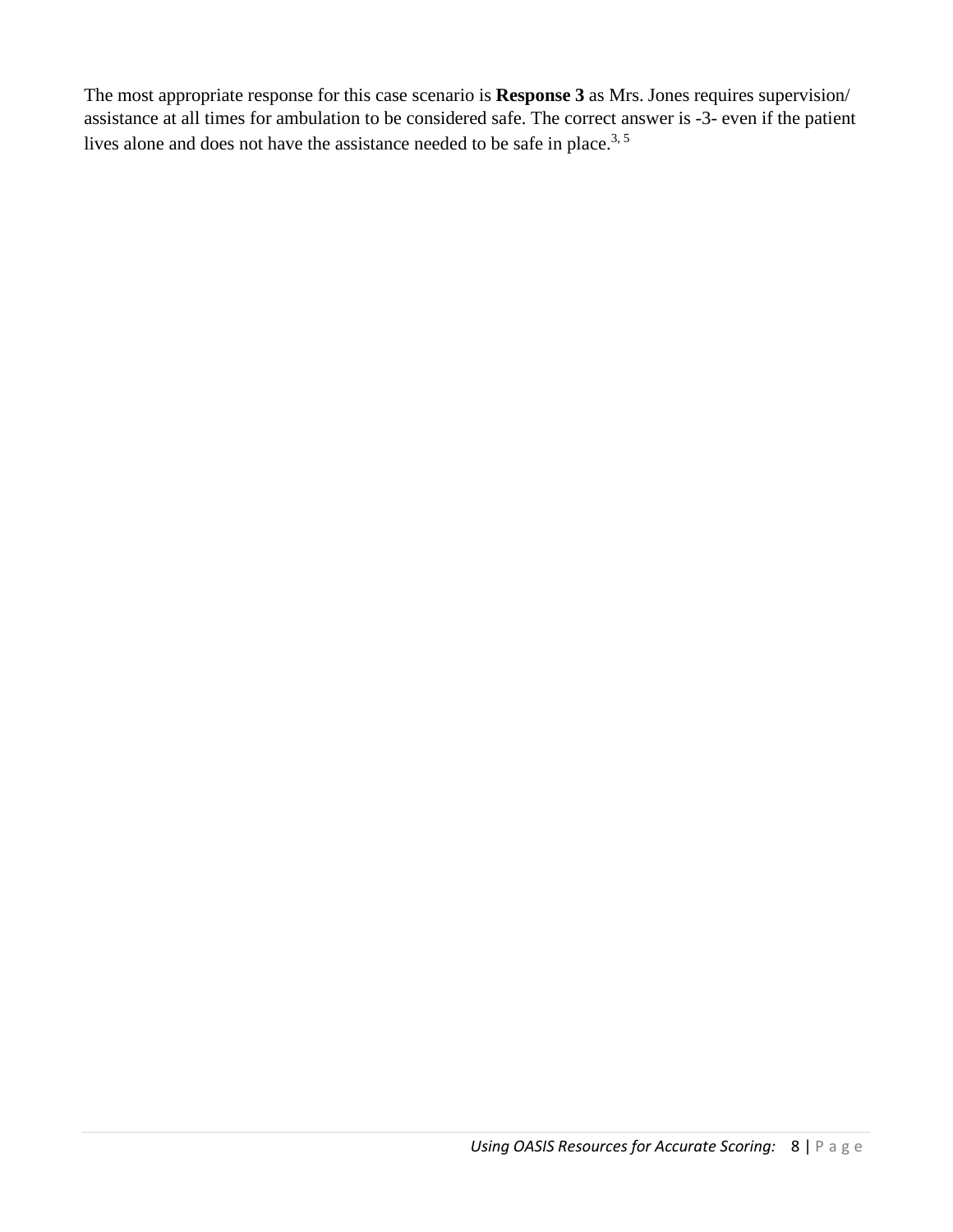# **References**

- 1. Centers for Medicare and Medicaid Services. Home Health Star Ratings. Available at: [https://www.cms](http://www.cms.gov/medicare/quality-initiatives-patient-assessment-).gov/m[edicare/quality-initiatives-patient-assessment](http://www.cms.gov/medicare/quality-initiatives-patient-assessment-)instruments/homehealthqualityinits/hhqihomehealthstarratings.html. Accessed 4/21/17.
- 2. Centers for Medicare and Medicaid Services. Comprehensive Care for Joint Replacement (CJR) Model: Skilled Nursing Facility (SNF) 3-Day Rule Waiver. Available at: [https://www.cms](http://www.cms.gov/Outreach-and-Education/Medicare-Learning-Network-).gov/O[utreach-and-Education/Medicare-Learning-Network-](http://www.cms.gov/Outreach-and-Education/Medicare-Learning-Network-)MLN/MLNMattersArticles/Downloads/SE1626.pdf. Accessed 4/21/17.
- 3. Centers for Medicare and Medicaid Services. OASIS Guidance Manual. Available at: [https://www.cms](http://www.cms.gov/Medicare/Quality-Initiatives-Patient-Assessment-).gov/M[edicare/Quality-Initiatives-Patient-Assessment-](http://www.cms.gov/Medicare/Quality-Initiatives-Patient-Assessment-)Instruments/HomeHealthQualityInits/Downloads/OASIS-C2-Guidance-Manual-6-17-16.pdf. Accessed 4/14/17.
- 4. Krulish, L. Instant OASIS Answers. AA CMS Ready Reference for data Collectors, OASIS Answers Inc. Ed. 2016
- 5. Centers for Medicare and Medicaid Services. OASIS Q and A. Available at: [https://www.cms](http://www.cms.gov/medicare/quality-initiatives-patient-assessment-).gov/m[edicare/quality-initiatives-patient-assessment](http://www.cms.gov/medicare/quality-initiatives-patient-assessment-)instruments/oasis/downloads/qandadocument0909.pdf. Accessed 4/14/17.
- 6. QTSO. OASIS User Guides & Training. Available at: [https://www.qtso.com/hhatrain.html](http://www.qtso.com/hhatrain.html). Accessed 4/21/17.
- 7. Centers for Medicare and Medicaid Services. OASIS Data Sets. Available at: [https://www.cms](http://www.cms.gov/Medicare/Quality-Initiatives-Patient-Assessment-).gov/M[edicare/Quality-Initiatives-Patient-Assessment-](http://www.cms.gov/Medicare/Quality-Initiatives-Patient-Assessment-)Instruments/HomeHealthQualityInits/OASIS-Data-Sets.html. Accessed 4/21/17.
- 8. Centers for Medicare and Medicaid Services. Minimum Data Set 3.0. Available at: [https://www.cms](http://www.cms.gov/Research-Statistics-Data-and-Systems/Computer-Data-and-).gov/R[esearch-Statistics-Data-and-Systems/Computer-Data-and-](http://www.cms.gov/Research-Statistics-Data-and-Systems/Computer-Data-and-)Systems/Minimum-Data-Set-3-0-Public-Reports/index.html. Accessed 4/21/17.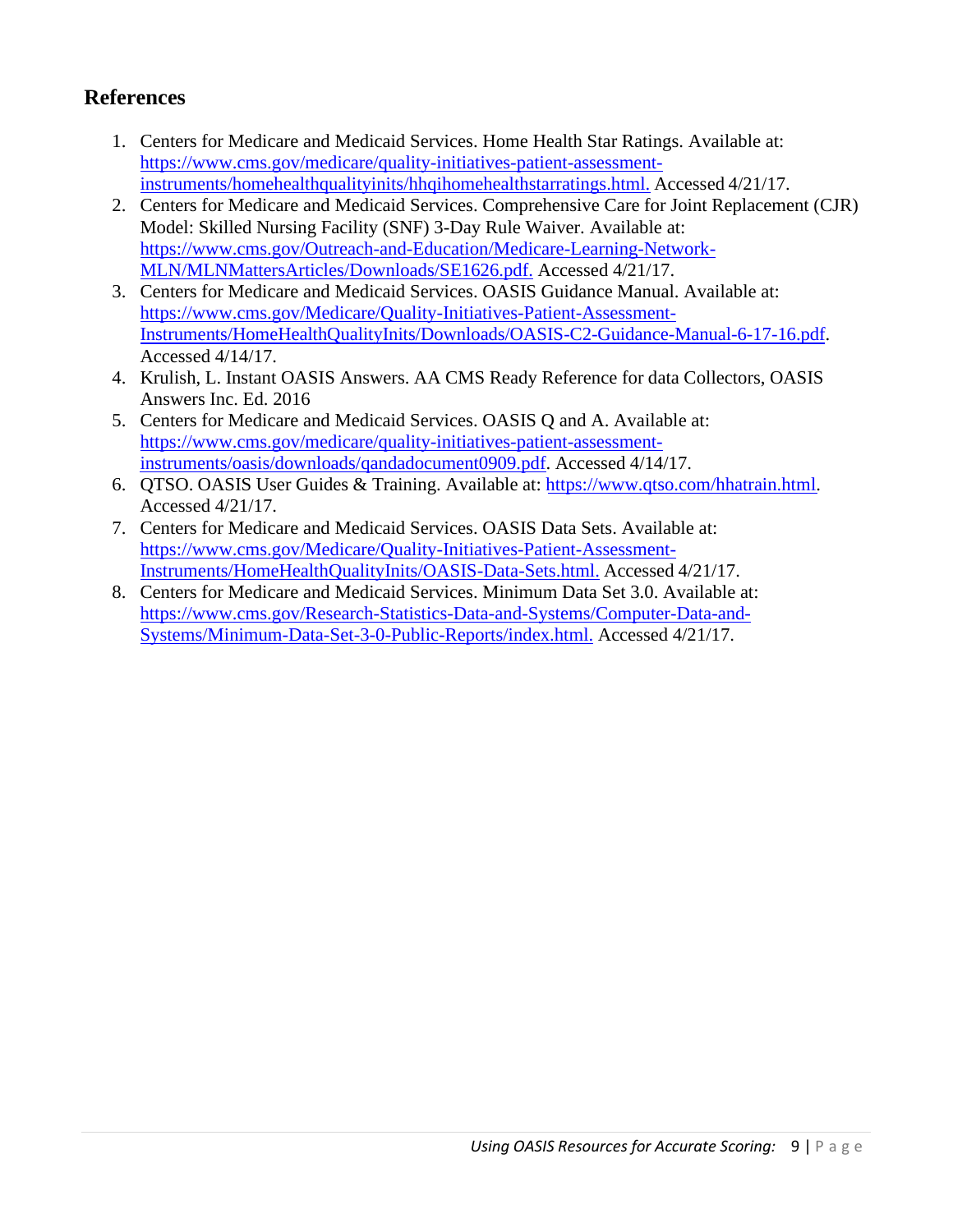# **Appendix**

The Appendix items which follow originally appeared in "Practice Resource Documents for Home Health Therapists", © 2012 Home Health Section of the APTA. Reprinted here with permission of the authors, Jonathan Talbot and Diana Kornetti.

#### **1. OASIS Crosswalk for Therapists**

- **2. Room-by-Room Assessment of Functional OASIS Items**
- **3. M1850 and M1860 Side by Side View for Consistency**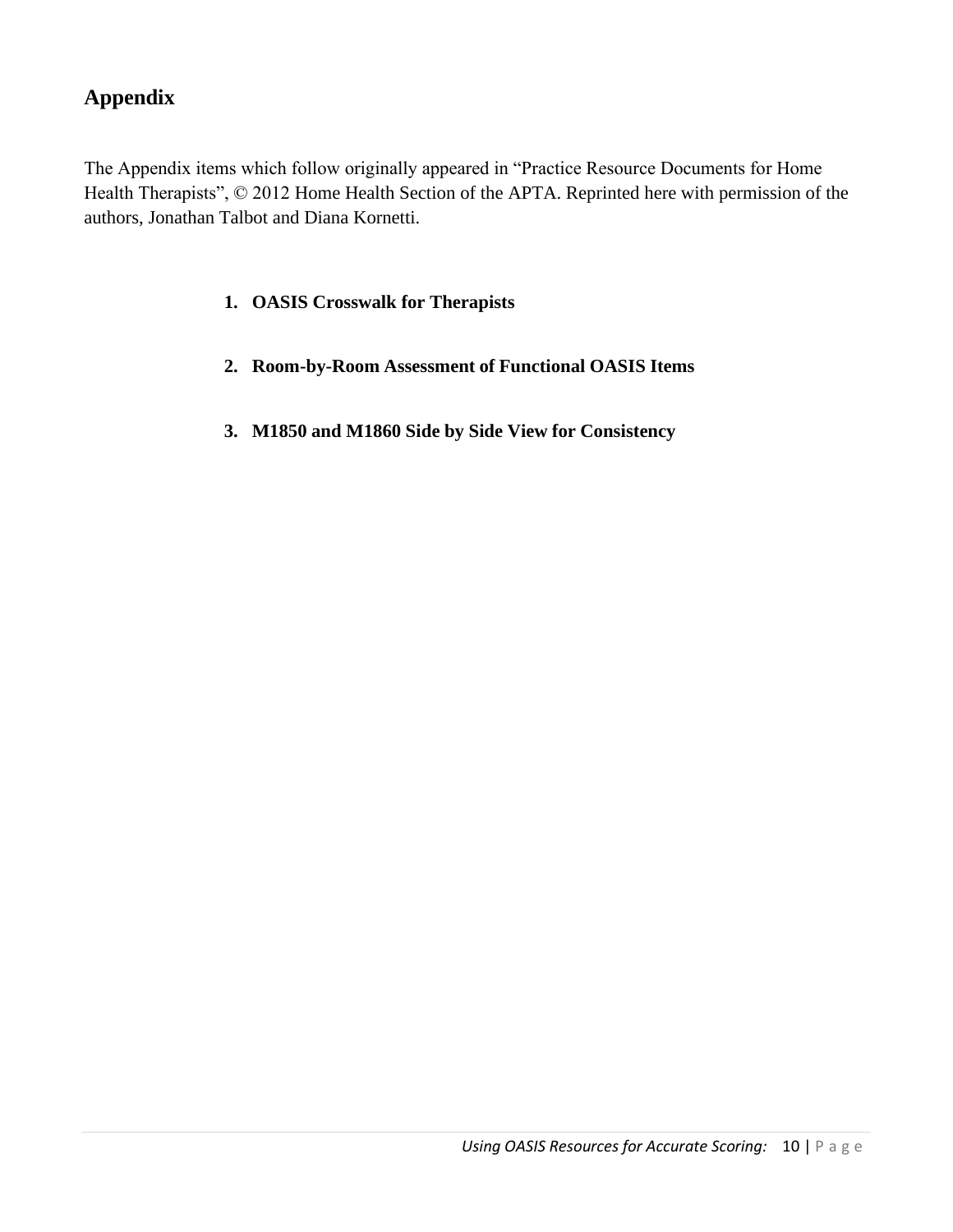#### Appendix-1

| <b>OASIS CROSSWALK FOR THERAPISTS</b>              |                                                                                                            |                                                                                                                                                                         |                                              |
|----------------------------------------------------|------------------------------------------------------------------------------------------------------------|-------------------------------------------------------------------------------------------------------------------------------------------------------------------------|----------------------------------------------|
| <b>OASIS</b><br><b>TERMINOLOGY</b>                 | <b>COMMON PHYSICAL</b><br><b>THERAPIST</b><br><b>INTERPRETATION</b>                                        | <b>OASIS INSTRUCTIONS</b>                                                                                                                                               | <b>APPLICABLE</b><br><b>OASIS</b><br>ITEM(S) |
| "Assistance"                                       | Usually quantified as<br>either standby,<br>contact-guard,<br>minimal, moderate, or<br>maximal assistance. | Requires human assistance and includes:<br>1) Verbal cueing, OR<br>Supervision/ standby assist/<br>2)<br>spotting, OR<br>3) Physical assistance                         | <b>All OASIS</b><br>items                    |
| "Independently"                                    | Patient performs task<br>by themselves, with or<br>without equipment.                                      | Patient performs the task safely,<br>requiring no human "assistance" and<br>no further instruction or training.                                                         | <b>All OASIS</b><br>items                    |
| "Routine"                                          | What an average<br>person should be<br>able to do.                                                         | What the evaluating clinician considers<br>being routine for a specific patient's<br>needs and circumstances.                                                           | M1810<br>M1820                               |
| "Minimal human<br>assistance"                      | The patient requires<br>approximately 25%<br>physical assistance to<br>perform the task.                   | Requires human assistance and includes:<br>1) Verbal cueing, OR<br>Environmental set-up, OR<br>2)<br>Actual hands-on assistance<br>3)                                   | M1850                                        |
| "Someone must<br>help the patient"                 | The patient requires<br>physical assistance to<br>accomplish the task.                                     | Includes:<br>1) Verbal cueing, OR<br>Supervision/<br>2)<br>standby assist/ spotting, OR<br>3) Physical assistance                                                       | M1800<br>M1810<br>M1820<br>M1830             |
| "Toilet Transfer"                                  | Getting on and<br>off the toilet                                                                           | Includes:<br>1. Getting on and off the toilet, AND<br>2. Getting to and from the toilet                                                                                 | M1840                                        |
| "Bed to chair<br>transfer"                         | Stand/pivot transfer<br>to/from bed and chair.<br>Chair is generally<br>adjacent to bed.                   | Ability to safely move from the bed to<br>the nearest sitting surface. Consider<br>safety with ambulation if the nearest<br>sitting surface is not adjacent to the bed. | M1850                                        |
| "Assistance of<br>another person at<br>all times." | The patient lives with<br>someone who is able<br>to walk with them.                                        | The patient is <b>unsafe</b> walking, requiring<br>continuous assistance, regardless of the<br>presence or absence of a caregiver.                                      | M1860                                        |
| "Variety of<br>surfaces"                           | Ability to safely<br>navigate all possible<br>surfaces (e.g. level,<br>unlevel, slopes, and<br>stairs)     | Ability to safely navigate on surfaces that<br>a patient would "routinely encounter in<br>his/her environment, and may vary<br>based on the individual residence."      | M1860                                        |

OASIS Crosswalk for Therapists. Derived from OASIS‐C2 Guidance Manual (effective 1/1/2017)

© Revised 2017. No reproductions without permission of APTA Home Health.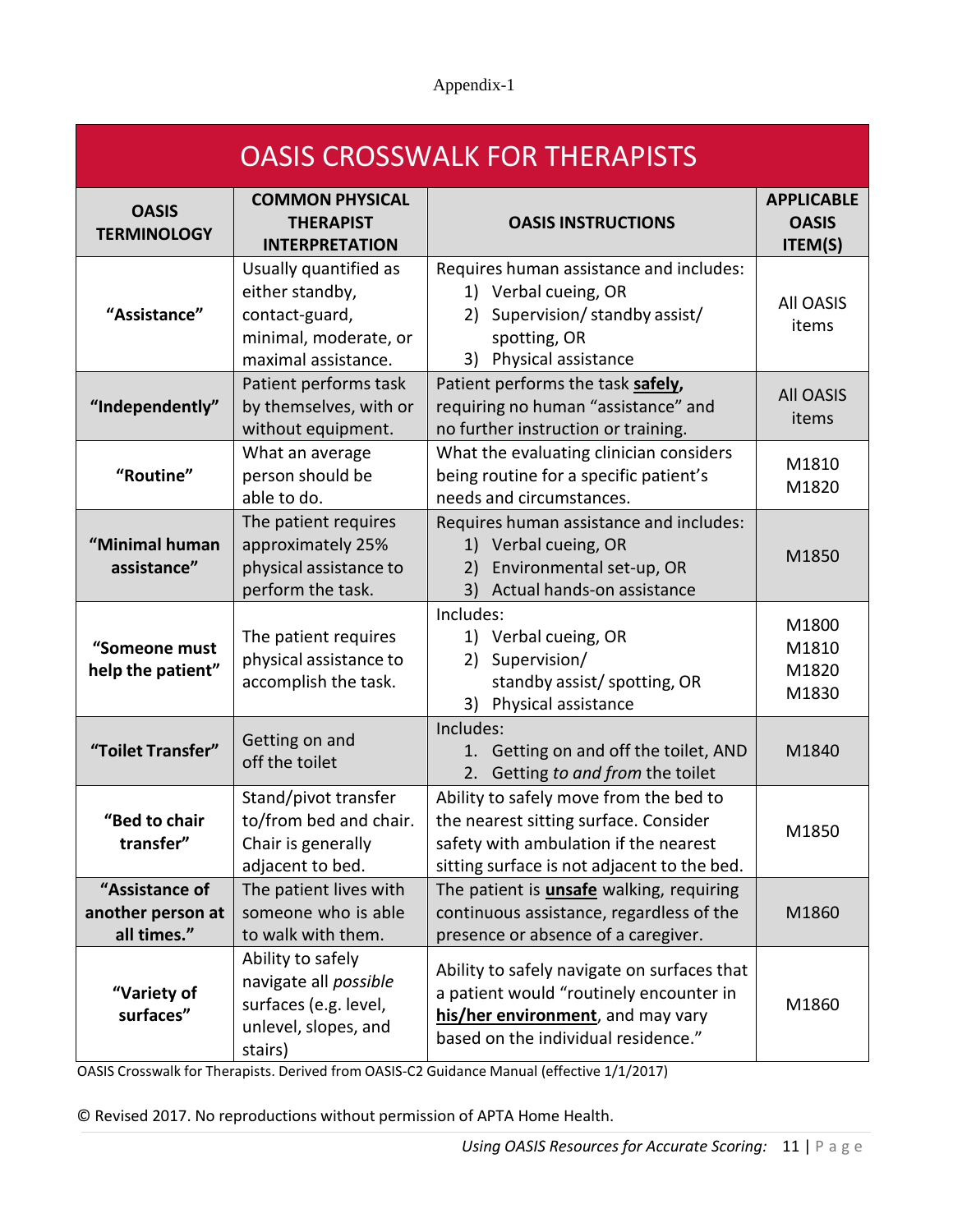#### Appendix-2



*Using OASIS Resources for Accurate Scoring:* 12 | P a g e © Revised 2017. No reproductions without permission of APTA Home Health.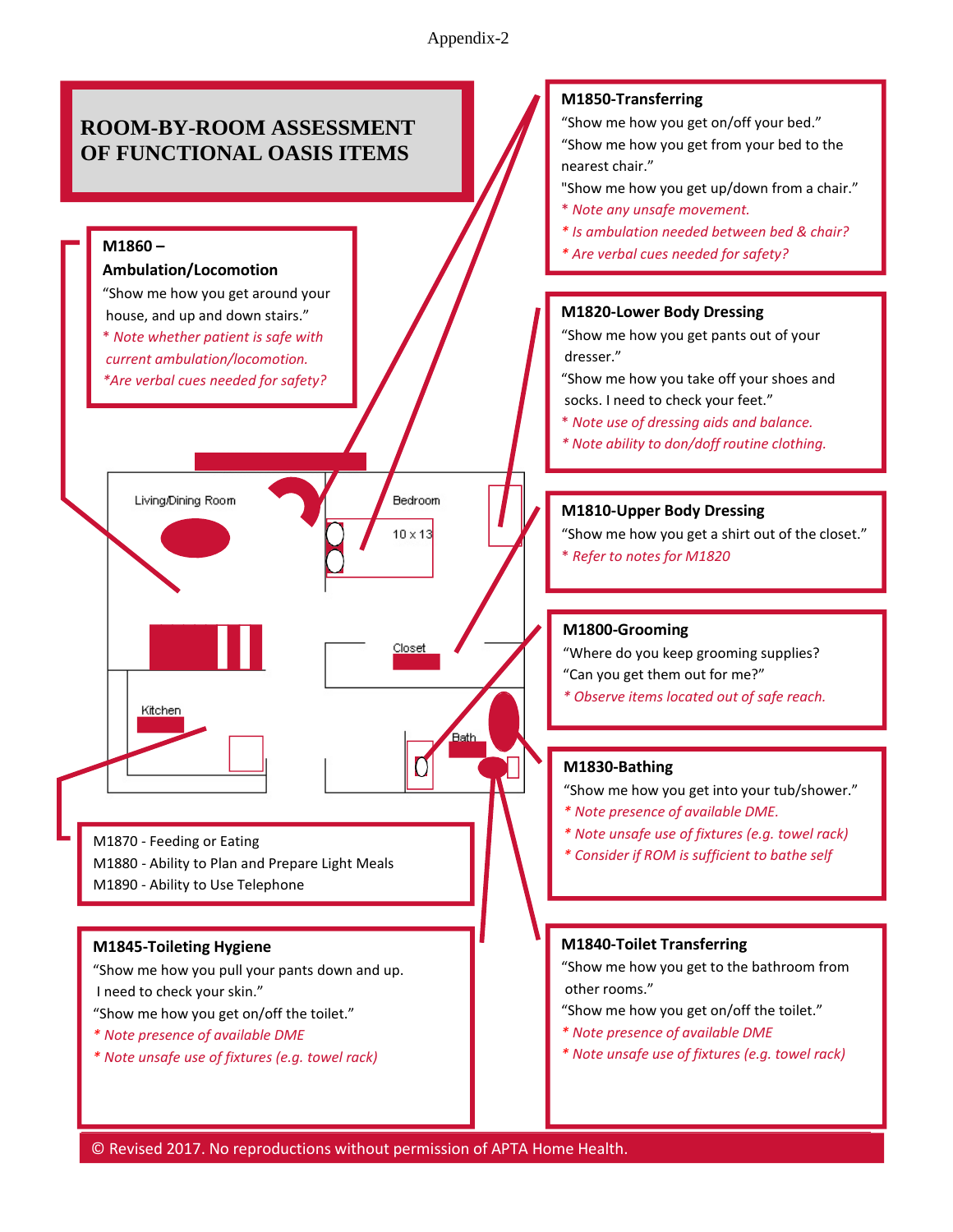#### Appendix-3

| OASIS C2-M1850/M1860 SIDE-BY-SIDE VIEW |
|----------------------------------------|
|----------------------------------------|

| <b>OASIS</b><br><b>RESPONSE</b> | M1850 - TRANSFERRING                                                                                                                                                                                                                                                                                                        | M1860 - AMBULATION/LOCOMOTION                                                                                                                                                                                           |  |
|---------------------------------|-----------------------------------------------------------------------------------------------------------------------------------------------------------------------------------------------------------------------------------------------------------------------------------------------------------------------------|-------------------------------------------------------------------------------------------------------------------------------------------------------------------------------------------------------------------------|--|
| O                               | <b>INDEPENDENT</b><br>Transfers safely supine to sit, sit to<br>$\bullet$<br>stand, and bed to chair (Independent<br>bed mobility and transfers)<br>Safely ambulates to nearest sitting<br>$\bullet$<br>surface (if not adjacent to the bed)<br>No device or human assistance needed<br>$\bullet$<br>with all of the above. | <b>INDEPENDENT</b><br>• Safe on all surfaces "routinely encountered<br>in his/her environment."<br>No device or human assistance needed<br>during all mobility.                                                         |  |
|                                 | <b>INDEPENDENT WITH DEVICE</b><br><b>OR</b><br><b>MINIMAL HUMAN ASSISTANCE</b><br>Independent/safe with device, and no<br>assistance needed, OR<br><25% assistance, and no device needed<br>$\bullet$<br>"Minimal human assistance" includes<br>verbal cueing, supervision, & set-up                                        | <b>INDEPENDENT WITH</b><br><b>SINGLE-HANDED DEVICE</b><br>Safe on all surfaces "routinely encountered<br>in his/her environment."<br>Independent using single-handed device                                             |  |
| 2                               | <b>ASSISTANCE REQUIRED FOR SAFETY</b><br>Able to bear weight AND pivot<br>٠<br>Requires assistance (which may be only<br>verbal cueing) AND a device<br>If no device, requires > 25% assistance<br>$\bullet$                                                                                                                | <b>INTERMITTENT ASSISTANCE REQUIRED</b><br>Safely walks alone on level surfaces<br>Requires assistance on other surfaces                                                                                                |  |
| 3                               | <b>UNABLE TO BEAR WEIGHT OR PIVOT</b><br>Non-ambulating<br>$\bullet$<br>Not bedfast<br>$\bullet$<br>(able to tolerate being out of bed)<br>Likely a CHAIRFAST patient<br>$\bullet$                                                                                                                                          | <b>CONTINUOUS ASSISTANCE REQUIRED</b><br>Requires continuous human supervision or<br>$\bullet$<br>assistance on all surfaces to be safe<br>Rated SBA, CGA, etc on level surfaces<br>Wandering clients/dementia concerns |  |
|                                 | <b>BEDFAST</b><br>Unable to tolerate being out of bed<br>Independent bed mobility<br>٠<br>Able to turn/position self                                                                                                                                                                                                        | <b>CHAIRFAST</b><br>Non-ambulating<br>Independent with wheelchair                                                                                                                                                       |  |
| 5                               | <b>BEDFAST</b><br>Unable to tolerate being out of bed<br>$\bullet$                                                                                                                                                                                                                                                          | <b>CHAIRFAST</b><br>Non-ambulating<br>Requires assistance with wheelchair                                                                                                                                               |  |
| 6                               | N/A                                                                                                                                                                                                                                                                                                                         | <b>BEDFAST</b><br>Unable to tolerate being out of bed<br>٠                                                                                                                                                              |  |

© Revised 2017. No reproductions without permission of APTA Home Health.